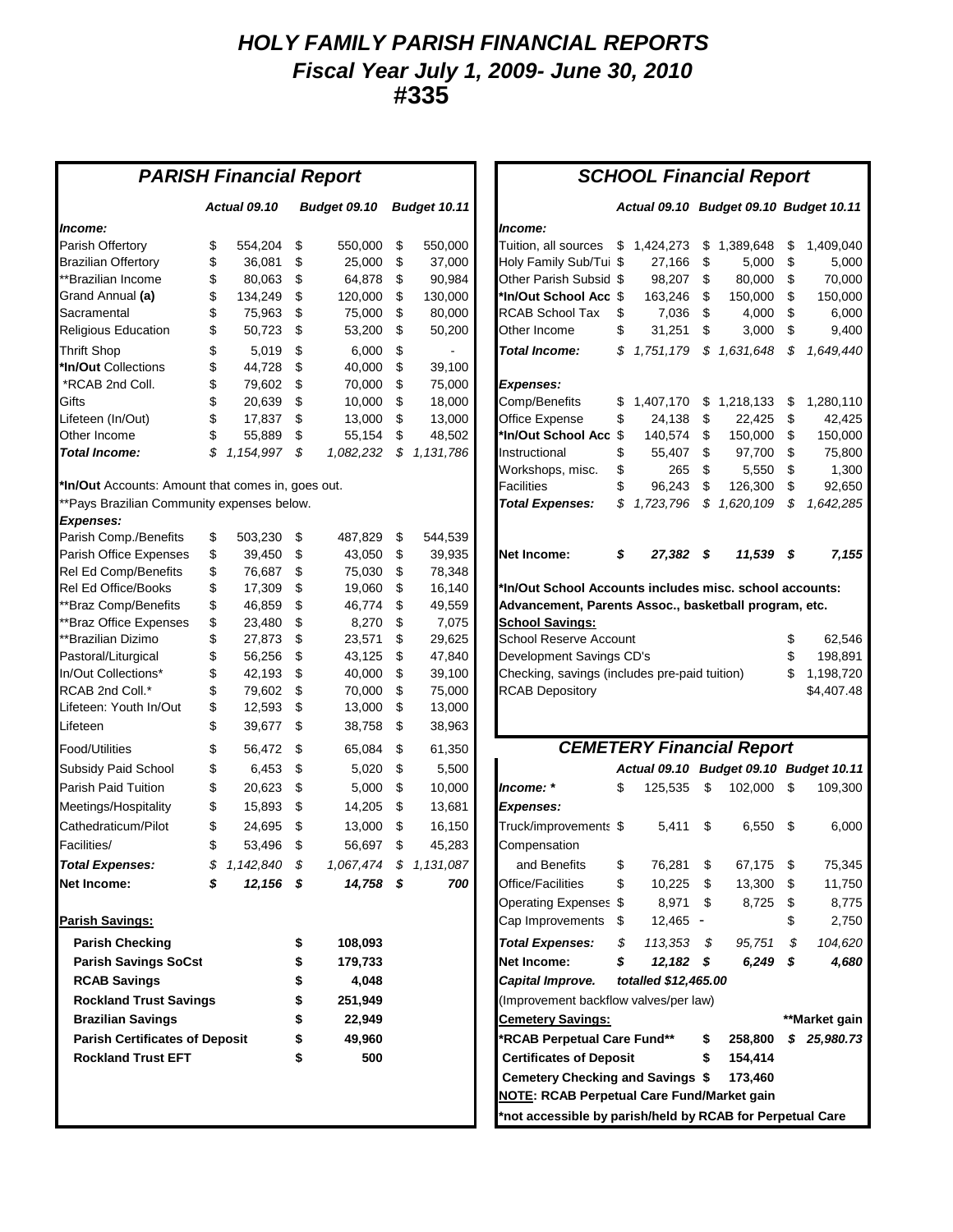# *HOLY FAMILY PARISH FINANCIAL REPORTS*

# **Parish Charitable Works:**

| <b>School Subsidy</b>         | \$6,453.00           |  |
|-------------------------------|----------------------|--|
| Holy Family School Tuition:   | \$20,623.00          |  |
| <b>Pastor's Charities:</b>    | \$13,239.00          |  |
| Honduras & Becas              | \$31,838.00          |  |
| <b>RCAB 2nd Collections</b>   | \$79,602.00          |  |
| Other IN/OUT Charities        | \$11,095.00          |  |
| <b>Braz. Charitable Works</b> | \$27,873.00 (Dizimo) |  |
|                               |                      |  |

#### **TOTAL \$190,723.00**

# **For RCAB**

| Christmas     | \$18,532,00                                                                      |
|---------------|----------------------------------------------------------------------------------|
| Easter        | \$16.541.00                                                                      |
| Annual Appeal | \$35,014.00 (Goal by RCAB \$45,500) Actual Pledges via parishioners individual c |

**TOTAL \$70,087.00**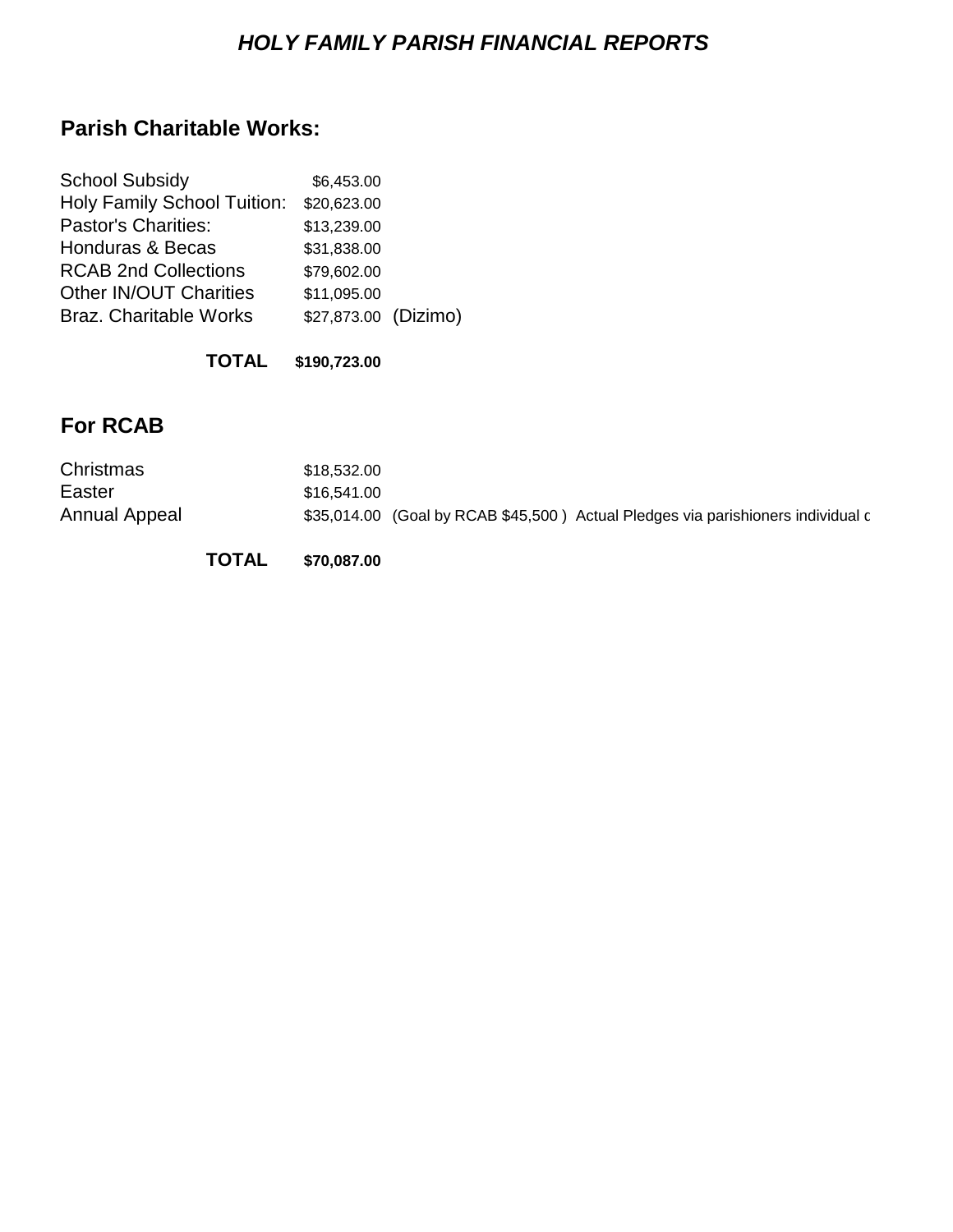### *HOLY FAMILY PARISH FINANCIAL REPORTS*